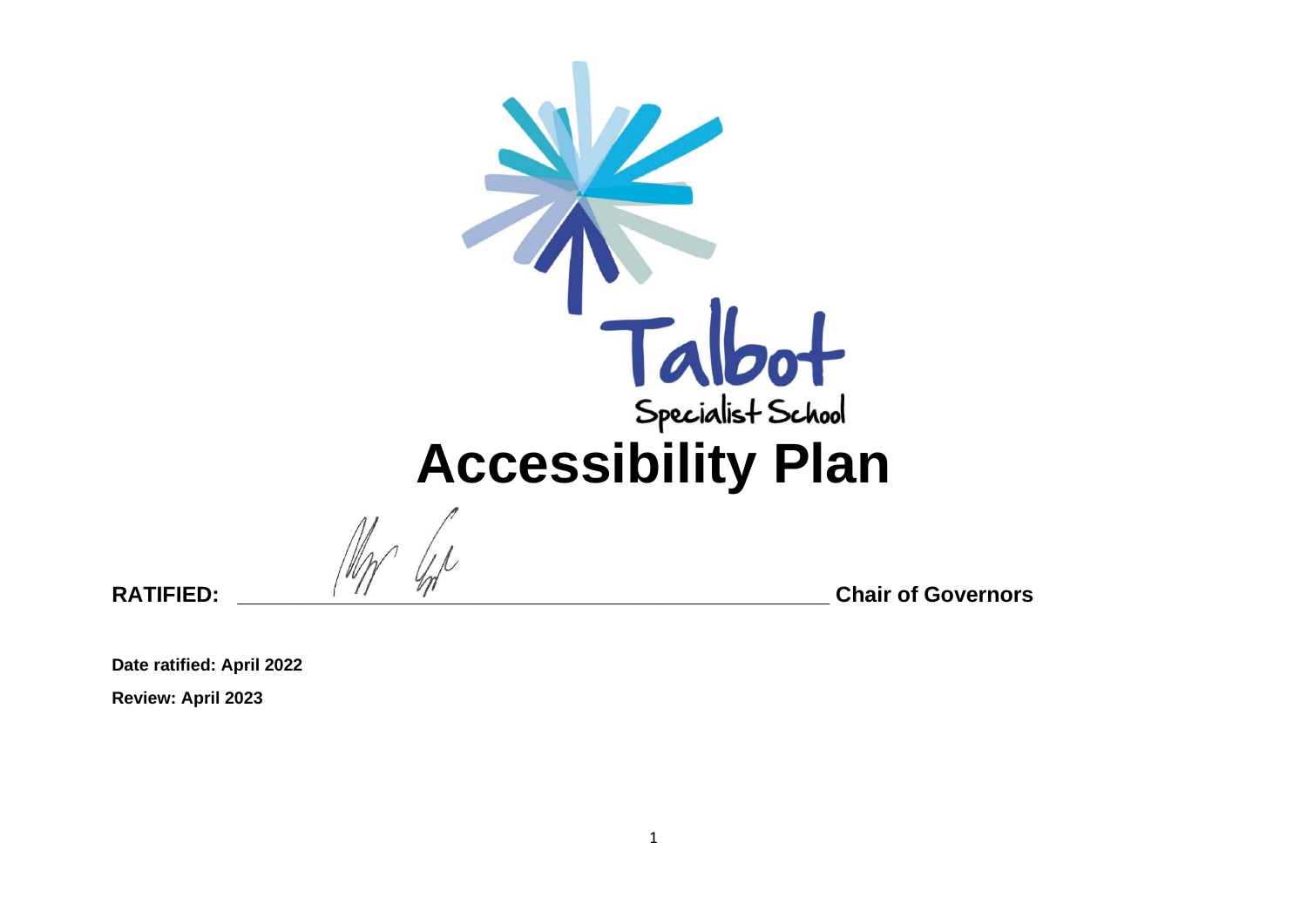## **Talbot Specialist School Accessibility Plan – January 2022**

## **Introduction**

Under the Equality Act 2010 schools should have an Accessibility Plan. The Equality Act 2010 replaced all existing equality legislation, including the Disability Discrimination Act. The effect of the law is the same as in the past, meaning that "schools cannot unlawfully discriminate against pupils because of sex, race, disability, religion or belief and sexual orientation".

According to the Equality Act 2010 a person has a disability if: (a) they have a physical or mental impairment, and (b) the impairment has a substantial and long-term adverse effect on their ability to carry out normal day-to-day activities. The Accessibility Plan is listed as a statutory document of the Department for Education's guidance on statutory policies for schools. The Plan must be reviewed every three years and approved by the Governing Body. The review process can be delegated to a committee of the Governing Body, an individual or the Head. Talbot Specialist School is committed to providing an environment that enables full curriculum access that values and includes all pupils, staff, parents and visitors regardless of their education, physical, sensory, social, spiritual, emotional and cultural needs. They are committed to taking positive action in the spirit of the Equality Act 2010 with regard to disability and to developing a culture of inclusion, support and awareness within the school. Talbot Specialist School has adopted this accessibility plan in line with the school's special educational needs policy with the aim to ensure that the school is socially and academically inclusive, that all pupils have access to a full curriculum, and that all pupils are appropriately challenged.

## **Formulation of the Accessibility Plan**

1. This plan has been drawn up in consultation with staff and governors and covers the period from January 2022 to January 2025.

2. The school plans, over time, are to increase the accessibility of provision for all students, staff and visitors to the school. The accessibility plan outlines actions related to the physical environment, the curriculum and the accessibility of information to students, families, staff, stakeholders and visitors:

• Ensure there is adequate access to the physical environment of the school, adding any specialist facilities as necessary. This covers improvements to the physical environment of the school and physical aids to access education.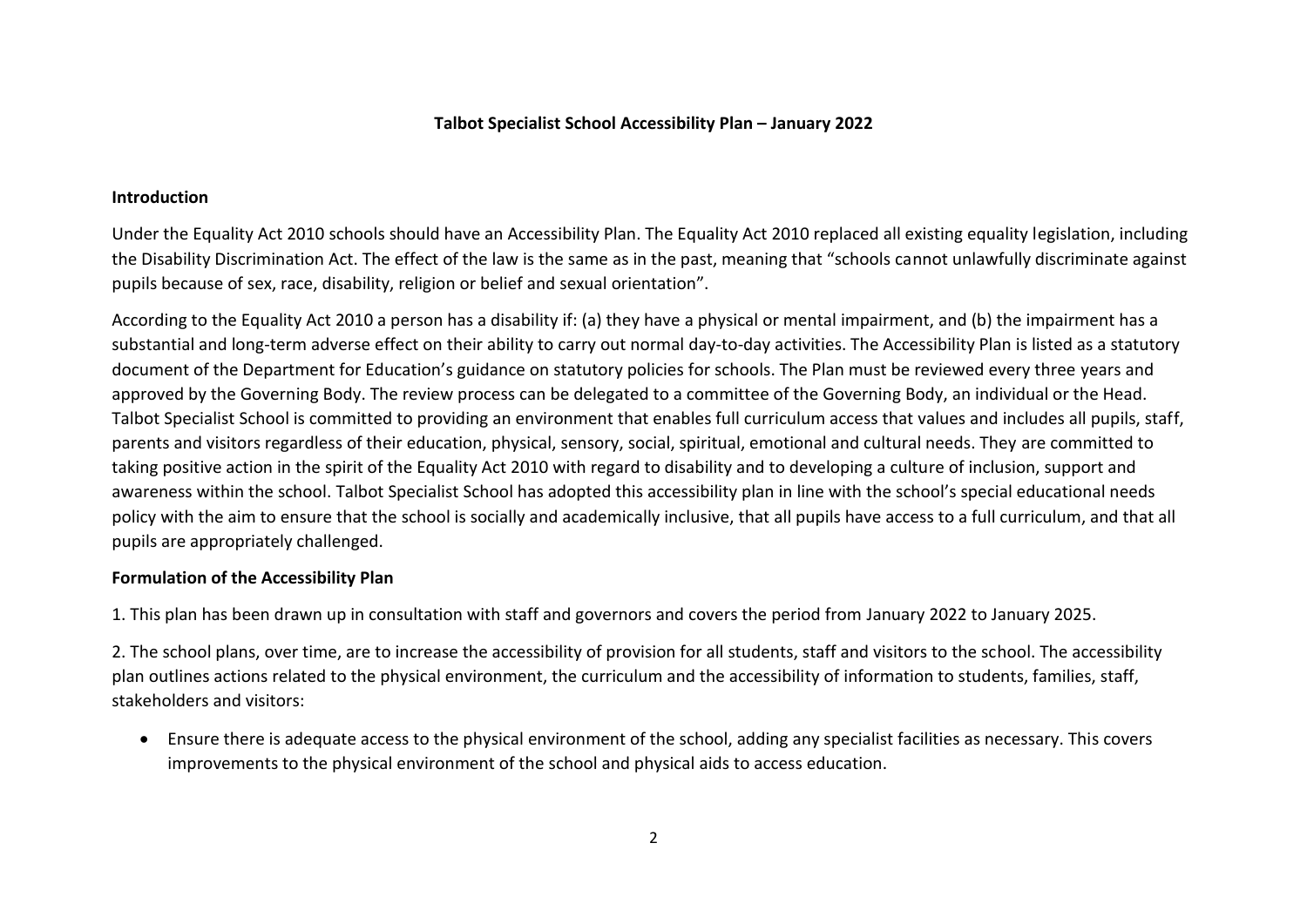- Enable full access to the curriculum for students with a disability, expanding the curriculum as necessary to ensure that students with a disability are as equally, prepared for life and learning as able bodied students. This applies to teaching and learning and the wider curriculum of the school such as participation in after-school clubs, leisure, cultural and off-site activities. It also covers the provision of specialist aids and equipment.
- Improve the delivery of information to students, staff, families and visitors with disabilities. Examples might include handouts, timetables, text books and information about the school and school events. The information should be made available in various and preferred formats within a reasonable time frame.

3. Attached are action plans which relate to these key aspects of accessibility. The plans will be reviewed on an annual basis and new plans will be drawn up every three years.

4. We acknowledge that there is a need for ongoing awareness raising and training for staff and governors in the matter of disability discrimination and the need to inform attitudes on this matter.

5. The Accessibility Plan should be read in conjunction with the following policies, strategies and documents:

- Curriculum
- Equality
- Health and Safety
- Special Educational Needs
- Positive Behaviour Strategy
- School Development Plan

6. The plan will be monitored through the full governing body.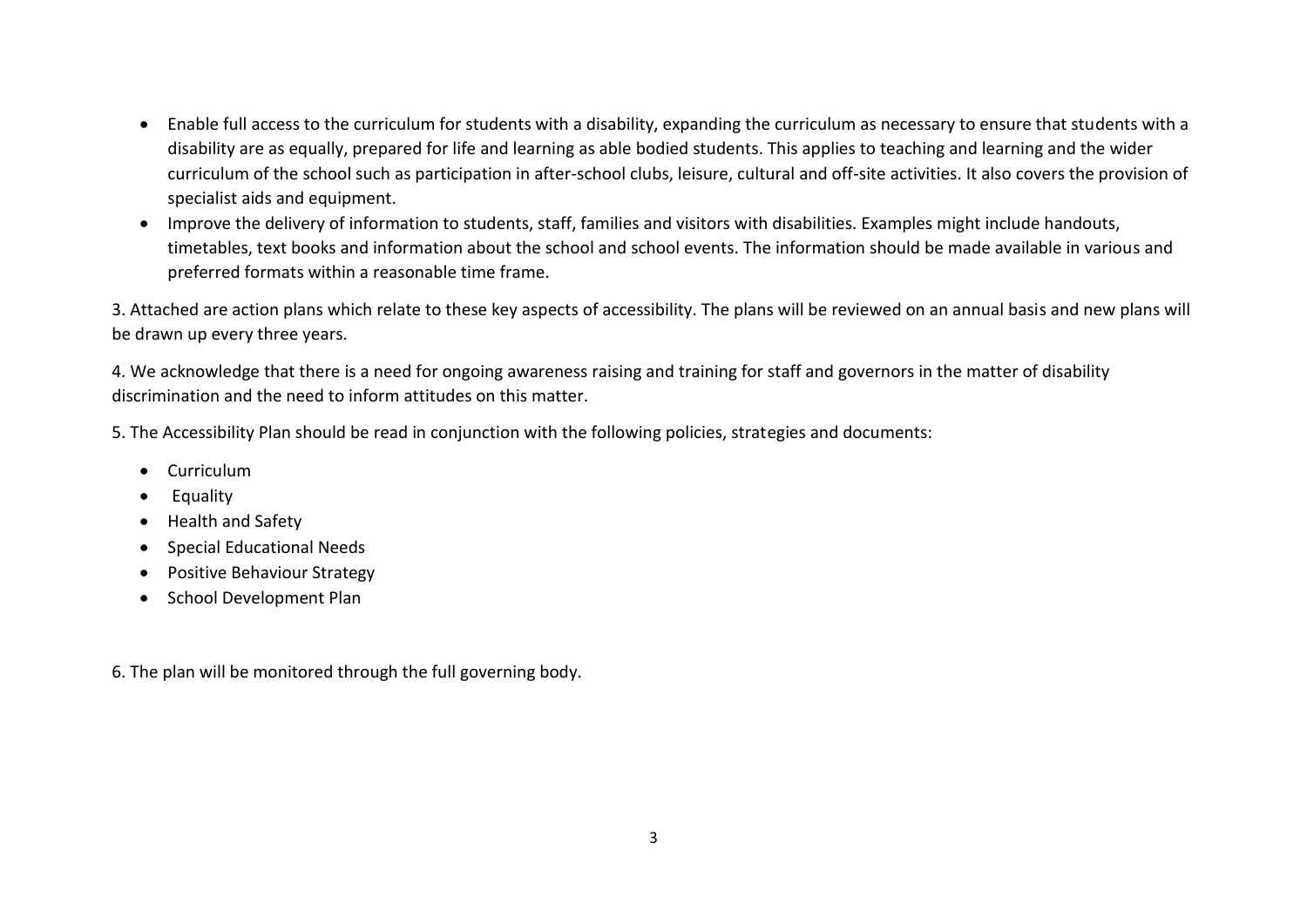| Talbot Specialist School Accessibility Plan - access to physical environment, the curriculum and information<br>April 2022 - April 2025 - reviewed annually |                             |                                                                                                                             |                                           |                                                                                                                                                                  |                             |           |                                                                                                           |  |
|-------------------------------------------------------------------------------------------------------------------------------------------------------------|-----------------------------|-----------------------------------------------------------------------------------------------------------------------------|-------------------------------------------|------------------------------------------------------------------------------------------------------------------------------------------------------------------|-----------------------------|-----------|-----------------------------------------------------------------------------------------------------------|--|
| Links to public<br>sector Equality<br>Duty                                                                                                                  | Protected<br>characteristic | Aim                                                                                                                         | Target<br>group                           | Action                                                                                                                                                           | Who actions<br>this         | Timeframe | Success criteria                                                                                          |  |
| Physical access<br>to the school                                                                                                                            | Disability                  | Review and audit<br>access across the<br>school internally<br>and externally<br>ensuring all areas<br>are easily accessible | All<br>students,<br>staff and<br>visitors | Address any<br>issues arising                                                                                                                                    | CS / TB / MC/<br><b>CF</b>  | Ongoing   | The building<br>continues to be<br>without access<br>issues. Any<br>issues are<br>reported to<br>Vinci FM |  |
|                                                                                                                                                             |                             | Ensure outdoor<br>horticultural areas<br>are fully accessible<br>and an appropriate<br>path in place                        | All<br>students<br>and staff              | Ensure the<br>area is risk<br>assessed by the<br>moving and<br>handling<br>coordinator<br>and SLT.<br>Provide advice<br>to staff on<br>access for<br>individuals | CS / TB / RD /<br><b>CF</b> | Ongoing   | The<br>horticulture<br>area provides a<br>valuable and<br>safe area for<br>learning for all<br>students.  |  |
|                                                                                                                                                             |                             | To ensure that off-<br>site learning<br>locations meet the                                                                  | All<br>students<br>and staff              | Liaise with<br>peaks College<br>to ensure the                                                                                                                    | JH/CF                       | Ongoing   | The access<br>needs and<br>safety of all                                                                  |  |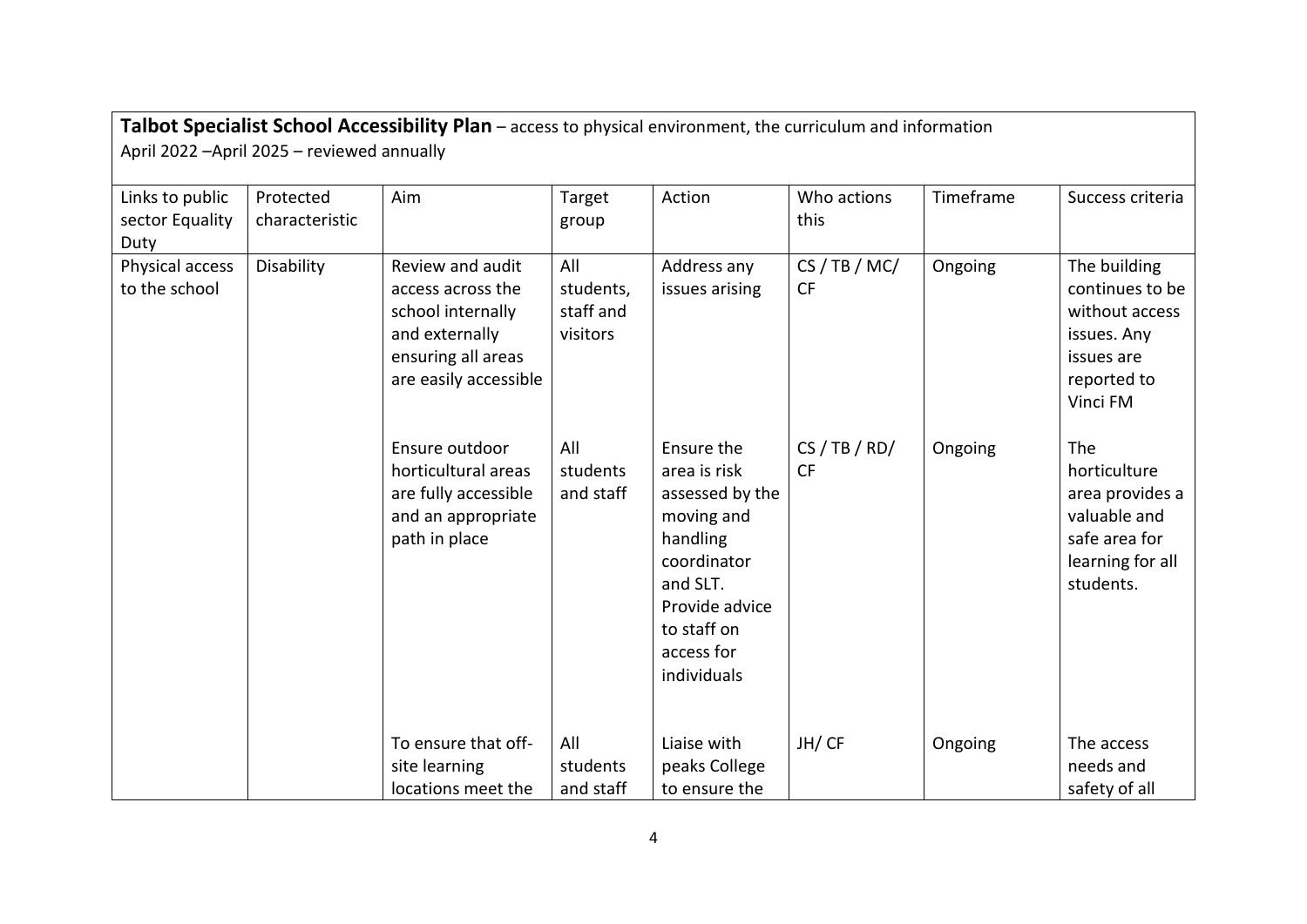|                          |                 | physical access<br>requirements of all<br>students and staff                                                                                                                                                                               |                                             | environment is<br>fully accessible                     |                                |                                                                                              | students are<br>considered and<br>addressed<br>prior to<br>students<br>accessing off-<br>site provision.   |
|--------------------------|-----------------|--------------------------------------------------------------------------------------------------------------------------------------------------------------------------------------------------------------------------------------------|---------------------------------------------|--------------------------------------------------------|--------------------------------|----------------------------------------------------------------------------------------------|------------------------------------------------------------------------------------------------------------|
| Curriculum<br>access     | All             | To monitor and<br>effectively predict<br>the space required<br>to deliver all<br>aspects of the<br>curriculum, taking<br>into account the<br>increasing cohorts<br>and complexity of<br>need, ensuring all<br>students have full<br>access | <b>Students</b>                             | Liaise with the<br>Local Authority                     | CS / TB / CF                   | Annually in the<br>spring term as<br>part of budget<br>setting                               | School can<br>accommodate<br>pupils and<br>meet their<br>individual<br>needs                               |
|                          |                 | To assess and<br>ensure the budget<br>for specialist<br>equipment is<br>sufficient to enable<br>individual students<br>to access the full<br>curriculum                                                                                    | <b>Students</b><br>with<br>complex<br>needs | Liaise with<br>health<br>professionals<br>(physio, OT) | CS / TB / CF                   | Annually in the<br>spring term as<br>part of budget<br>setting and<br>review as<br>necessary | Specialist<br>equipment can<br>be sourced and<br>provided for<br>individual<br>students as<br>they need it |
| Access to<br>information | <b>Families</b> | Increase parental<br>engagement and                                                                                                                                                                                                        | Families                                    | Engage as<br>many                                      | KH and student<br>welfare team | Ongoing                                                                                      | Parent/carer<br>voice in the                                                                               |